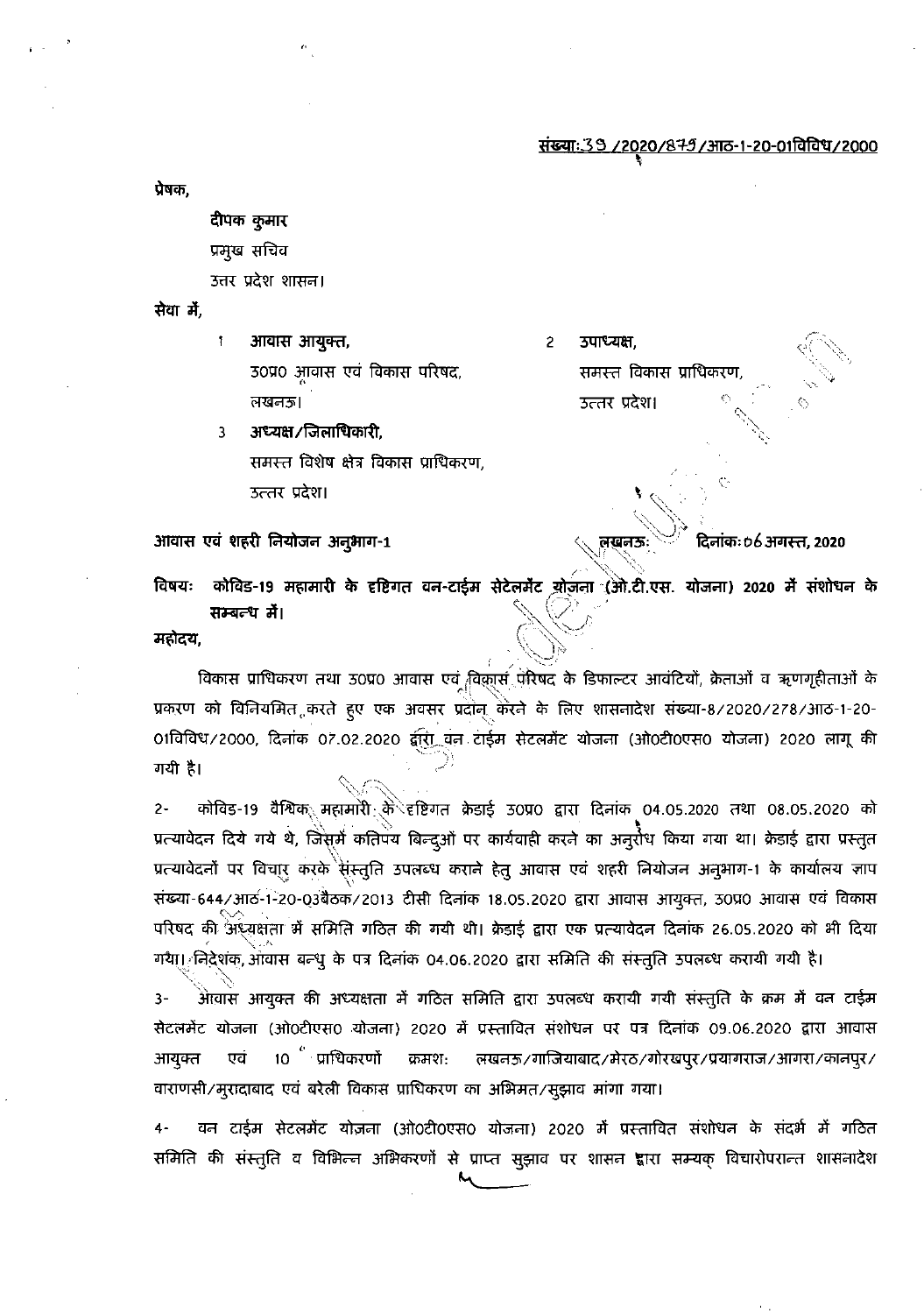संख्या-8/2020/278/आठ-1-20-01विविध/2000, दिनांक 07.02.2020 में निम्नवत संशोधन किये जाने का निर्णय लिया गया है :-

| क्र0सं0            | संख्या-8/2020/278/आठ-1-20-01विविध/2000,                    | संशोधन                                              |
|--------------------|------------------------------------------------------------|-----------------------------------------------------|
|                    | दिनांक 07.02.2020 का प्रावधान                              |                                                     |
| 1.                 | (ख) सिद्धान्तः-                                            | (ख) सिद्धान्तः-                                     |
|                    |                                                            |                                                     |
|                    | (4) ओ.टी.एस. योजना में गणना के उपरान्त                     | (4) ओ.टी.एस. योजना में गणना के उपरान्त यदि अधिक     |
|                    | यदि अधिक जमा (Surplus) धनराशि आती है, तो                   | जमा (Surplus) धनराशि आती है, तो उसे वाधुस नहीं      |
|                    | उस धनराशि का समायोजन अन्य व्ययों जैसे-                     | किया जायेगा।                                        |
|                    | फ्री होल्ड चार्ज़, वाटर सीवर चार्ज़ एवं अन्य व्ययों        |                                                     |
|                    | में किया जा सकेगा। इसके बावजूद भी यदि                      |                                                     |
|                    | Surplus धनराशि बचती है, तो उसे वापस नहीं                   |                                                     |
|                    | किया जाूयेगा।                                              |                                                     |
| 2.                 | (घ) आयेदन हेतु समयावधिः-                                   | (घ) आवेदन हेतु समयाुवधिः-                           |
|                    |                                                            |                                                     |
|                    | (2) तत्पश्वात ओ.टी.एस. हेतु आवेदन-पत्र देने के             | (2) ओ.टी.एस. हेर्तु ऑमेवेदन-पत्र देने के लिए अन्तिम |
|                    | लिए 03 माह की अवधि निर्धारित की जाती है।                   | तिथि\$30 सितम्बर, 2020 है। इस तिथि के बाद कोई भी    |
|                    | इस तिथि के बाद कोई भी आवेदन स्वीकार न्हीं                  | आवेदने स्वीकार नहीं किया जायेगा।                    |
|                    | किया जायेगा।                                               |                                                     |
| З.                 | (च)आवेदन-पत्रों का निस्तारण<br>$\mathcal{L}$               | <sup>्</sup> चि)आवेदन-पत्रौँ का निस्तारण            |
|                    | ओ.टी.एस. आवेदनों का निस्तारण आवेदने प्राप्ति               | ओ.टी.एस. आवेदनों का निस्तारण आवेदन प्राप्ति की      |
|                    | की तिथि से 03 माह में किया जायेगा। तेत्पश्वात              | तिथि से 02 माह में किया जायेगा। तत्पश्वात           |
|                    |                                                            |                                                     |
|                    | प्रवर्तन (इफोर्समेंट) की कार्यवाही सुनिश्वित किया          | प्रवर्तन (इंफोर्समेंट) की कार्यवाही सुनिश्चित किया  |
|                    | जायेगा। जिन समयुकरणों में ओ0टी0एस0 हेत्                    | जायेगा। जिन प्रकरणों में ओ0टी0एस0 हेतु आवेदन        |
|                    | आवेदन सन्नु प्राप्त नहीं हुआ है, ऐसे डिफाल्टरों के         | पत्र प्राप्त नहीं हुआ है, ऐसे डिफाल्टरों के विरूद्ध |
|                    | विरूद्ध <sup>्</sup> नियमालुसार केठोर कार्यवाही की जायेगी। | लियमानुसार कठोर कार्यवाही की जायेगी। इसके           |
|                    | अतिरिक्त<br>अन्तिम<br>तिथि<br>इसके<br>के<br>बाद            | अतिरिक्त अन्तिम तिथि के बाद अनिस्तारित              |
|                    | अनिरूतारित आवेदनों के सम्बन्ध में विकास                    | आवेदनों के सम्बन्ध में विकास प्राधिकरण/आवास         |
|                    | प्राधिकरण/आवास एवं विकास परिषद<br>ं के                     | एवं विकास परिषद के कार्मिकों का उत्तरदायित्य        |
|                    | कार्मिको<br>निर्धारित<br>उत्तरदायित्व<br>का<br>कर          | निर्धारित कर प्राधिकरण/परिषद को हूयी वितीय          |
| $\frac{\Delta}{2}$ | <sup>श्क्ष्</sup> प्राधिकरण ⁄ परिषद को हुयी वितीय क्षति की | क्षति की वसूली हेतु कार्यवाही की जायेगी।            |
|                    | वसूली हेतु कार्यवाही की जायेगी।                            |                                                     |
| 4.                 | (छ)भुगतान की प्रक्रिया                                     | (छ)भुगतान की प्रक्रिया                              |
|                    | ओ.टी.एस. मैं आगणित धनराशि को जमा करने हेतु                 | ओ.टी.एस. में आगणित धनराशि को जमा करने हेतु          |
|                    | निम्नवत प्रक्रिया निर्धारित की जाती है:-                   | निम्नवत प्रक्रिया निर्धारित की जाती है:-            |
|                    | (1) ओ.टीू.एस. गणना के उपरान्त यदि देय                      | (1) ओ.टी.एस. गणना के उपरान्त यदि देय                |
|                    | धनराशि रू. 50.00 लाख तक हो, तो उक्त                        | धनराशि रू. 50.00 लाख तक हो, तो उक्त धनराशि          |
|                    |                                                            |                                                     |

 $\sim$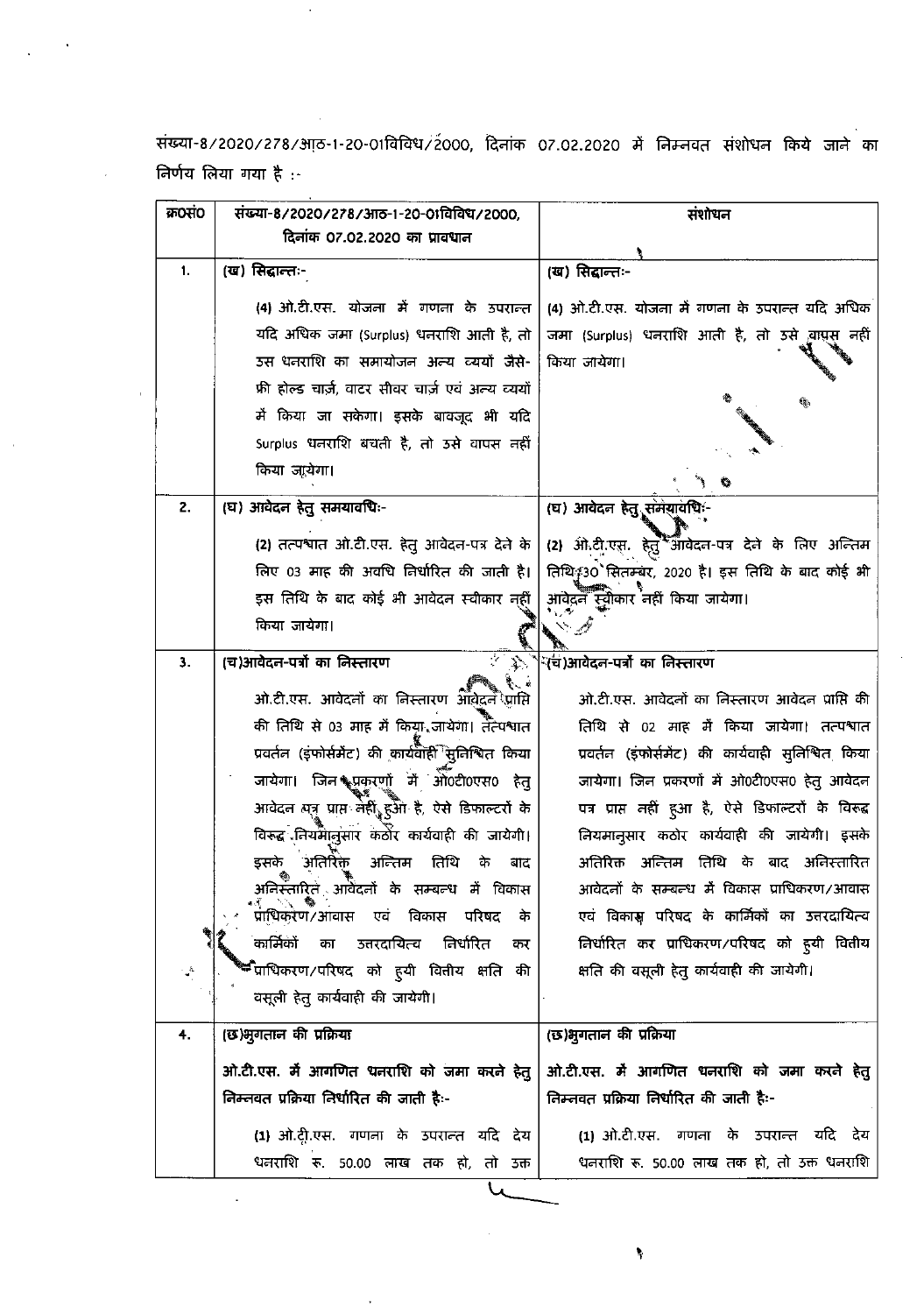| धनराशि<br>भाग, मांग-पत्र डिस्पैच<br>1/3<br>का                       | का 1/3 भाग, मांग-पत्र डिस्पैच ('डिस्पैच' का तात्पर्य                                                       |
|---------------------------------------------------------------------|------------------------------------------------------------------------------------------------------------|
| ('डिस्पैच' का तात्पर्य एस.एम.एस., ई-मेल एवं                         | एस.एम.एस., ई-मेल एवं हार्ड कॉपी से है) होने की                                                             |
| हाई कॉपी से है) होने की तिथि से 30 दिन में                          | तिथि से 30 दिन में और अवशेष 2/3 भाग, 03                                                                    |
| और अवशेष 2/3 भाग, 03 मासिक किस्तों में 03                           | द्विमासिक किस्तों में (2/9 भाग प्रत्येक दो माह पर                                                          |
| माह में जमा करना होगा अर्थात् सम्पूर्ण धनराशि                       | देय होगा) 06 माह में 09 प्रतिशत वार्षिक ब्याज                                                              |
| कुल चार माह मैं जमा करनी होगी।                                      | की दर से जमा करना होगा। विलम्ब की स्थिति में                                                               |
|                                                                     | 02 प्रतिशत अतिरिक्त ब्याज भी देय होगा। परन्तु                                                              |
|                                                                     | अन्तिम किश्त हेतु निर्धारित तिथि तक यदि सूचित                                                              |
|                                                                     | की गयी संमस्त किश्तों की धनराशि जेमें! करें दी                                                             |
|                                                                     | जाती है, तो ओ0टी0एस्0 मान्य होगां अन्यथा                                                                   |
|                                                                     | ओ0टी0एस0 निरस्त हो जायेगा। इस प्रकार सम्पूर्ण                                                              |
|                                                                     | धनराशि कुल सात माह में जेमाँ करनी होगी।                                                                    |
| (2) ओ.टी.एस. गणना के उपरान्त यदि देय                                | (2) ओ.टी.एस. गणनार्पीके उपरान्त यदि देय धनराशि रू.                                                         |
| धनराशि रू. 50.00 लाख से अधिक हो, तो उक्त                            | 50.00 लाख से अधिक हों, तो उक्त धनराशि का 1/2 भाग,                                                          |
| धनराशि का 1/3 भाग, मांग-पत्र डिस्पैच होने की                        | मांग-पत्र डिस्पैच होने की तिथि से 30 दिन में और                                                            |
| तिथि से 30 दिन में और अवशेष 2/3 भाग, 03                             | अवशेष्र 1/2 भाग, 03 द्विमासिक किश्तों अर्थात 06 माह                                                        |
| द्विमासिक किस्तों में 06 माह में जमा करना                           | में 09ँडप्रतिशंत वार्षिक ब्याज की दर से जमा करना                                                           |
| होगा, अर्थात् सम्पूर्ण धनराशि कुल सात माह मुँ                       | होगा। इस प्रकार सम्पूर्ण धनराशि कुल सात माह में जमा                                                        |
| जमा करनी होगी।                                                      | क्रिनी होगी।                                                                                               |
|                                                                     | प्रथम बार झिलम्ब से भुगतान किए जाने पर 02                                                                  |
|                                                                     | प्रतिशत अतिरिक्त ब्याज भी देय होगा। किन्तु पुनः                                                            |
|                                                                     | विलम्ब किए जाने पर ओ0टी0एस0 सुविधा निरस्त कर                                                               |
|                                                                     | दी जायेगी।                                                                                                 |
| (3) अन्तिम किस्ते हेतु लिर्धारित तिथि तक यदि                        | (3) विलोपित                                                                                                |
| सूचित <sub>्रा</sub> की गई समस्त <sup>ै</sup> किस्तों की धनराशि जमा |                                                                                                            |
| कर दीं जाती है, तो ओ.टी.एस. मान्य होगा                              |                                                                                                            |
| अन्यथा आँ.टी.एस. निरस्त हो जाएगा। यदि                               |                                                                                                            |
|                                                                     |                                                                                                            |
|                                                                     |                                                                                                            |
| <sub>स्त्र</sub> दर से साधारण ब्याज़ देय होगा।                      |                                                                                                            |
| (4) डाउन पेमेन्ट (1/3 धनराशि) के भुगतान के                          | (4) विलोपित                                                                                                |
| उपरान्त अवशेष 2/3 धनराशि के भुगतान हेतु                             |                                                                                                            |
| निर्धारित किस्तों पर 11 प्रतिशत की दर से                            |                                                                                                            |
| साधारण ब्याज़ देय होगा।                                             |                                                                                                            |
|                                                                     | ्<br>सूचित <sub>े</sub> की गई किस्तें विलम्ब से जमा की जाती<br>हैं, तो विलम्ब की अवधि के लिए 11 प्रतिशत की |

١

.<br>उक्त के अतिरिक्त यह भी निर्णय लिया गया है कि शासनादेश संख्या-8/2020/278/आठ-1-20-01विविध/2000, दिनांक 07 फरवरी, 2020 द्वारा निर्गत वन टाईम सेटलमेंट योजना (ओ0टी0एस0 योजना) 2020 के अन्तर्गत जिन डिफाल्टर आवंटियों द्वारा ओ०टी०एस० का लाभ देने हेतु आवेदन किये गये थे, उन आवंटियों को भी

 $\phi_{\perp}$